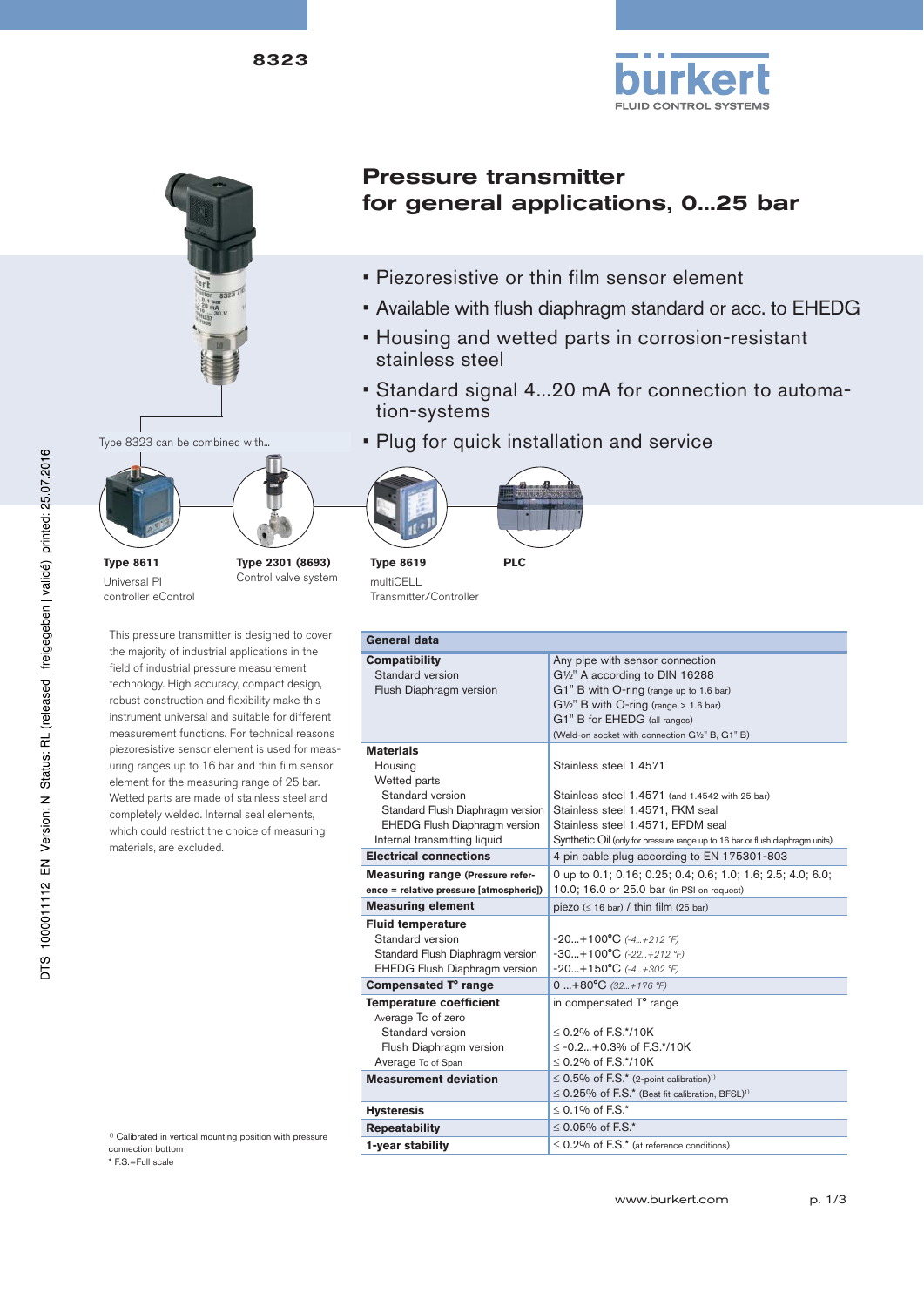

| <b>Electrical data</b>                          |                                                                                                                                                                                            |  |  |  |  |
|-------------------------------------------------|--------------------------------------------------------------------------------------------------------------------------------------------------------------------------------------------|--|--|--|--|
| <b>Power supply [Vs]</b>                        | 1030 V DC                                                                                                                                                                                  |  |  |  |  |
| <b>Reversed polarity of DC</b>                  | Protected                                                                                                                                                                                  |  |  |  |  |
| <b>Overvoltage protection</b>                   | <b>Yes</b>                                                                                                                                                                                 |  |  |  |  |
| <b>Short circuit protection</b>                 | Yes                                                                                                                                                                                        |  |  |  |  |
| Output                                          | Standard 420 mA signal, 2 wires                                                                                                                                                            |  |  |  |  |
| Load in $\Omega$                                | $\leq$ (Vs [V] - 10 [V]) / 0.02 [A]                                                                                                                                                        |  |  |  |  |
| Adjustability: Zero / span                      | ±10%                                                                                                                                                                                       |  |  |  |  |
| <b>Response time</b>                            | $\leq$ 1 ms                                                                                                                                                                                |  |  |  |  |
| <b>Environment</b>                              |                                                                                                                                                                                            |  |  |  |  |
| <b>Ambient temperature</b>                      |                                                                                                                                                                                            |  |  |  |  |
| Standard version                                | $-20+80°C$ $(-4+176$ °F)                                                                                                                                                                   |  |  |  |  |
| Standard Flush Diaphragm version                | $-20+80°C$ (-4+176 °F)                                                                                                                                                                     |  |  |  |  |
| EHEDG Flush Diaphragm version                   | $-20+80°C$ (-4+176 °F)                                                                                                                                                                     |  |  |  |  |
| <b>Storage temperature</b>                      |                                                                                                                                                                                            |  |  |  |  |
| Standard version                                | $-40+100$ °C $(-40+212)$ °F)                                                                                                                                                               |  |  |  |  |
| Standard Flush Diaphragm version                | $-40+100$ °C $(-40+212)$ °F)                                                                                                                                                               |  |  |  |  |
| EHEDG Flush Diaphragm version                   | $-20+100^{\circ}C (-4+212 \degree F)$                                                                                                                                                      |  |  |  |  |
| <b>Standards, directives and certifications</b> |                                                                                                                                                                                            |  |  |  |  |
| <b>Protection class</b>                         | IP65 with device wired and with cable plug mounted and<br>tightened                                                                                                                        |  |  |  |  |
| <b>Standard and directives</b><br>€€            | The applied standards, which verify conformity with the EU<br>Directives, can be found on the EU Type Examination Certifi-<br>cate and/or the EU Declaration of conformity (if applicable) |  |  |  |  |

\* For the 2014/68/EU pressure directive, the device can only be used under following conditions (depend on max. pressure, pipe diameter and fluid).

| <b>Type of fluid</b>                 | <b>Conditions</b>                                |
|--------------------------------------|--------------------------------------------------|
| Fluid group 1,<br>article 4, §1.c.i  | DN < 25                                          |
| Fluid group 2,<br>article 4, §1.c.i  | $DN < 32$ or<br>$PN^*DN < 1000$                  |
| Fluid group 1,<br>article 4, §1.c.ii | $DN < 25$ or<br>$PN^*DN < 2000$                  |
| Fluid group 2,<br>article 4, §1.c.ii | $DN < 200$ or<br>$PN < 10$ or<br>$PN^*DN < 5000$ |

# Dimensions [mm]

Pressure



Complying with article 4, §1 of 2014/68/EU directive\*